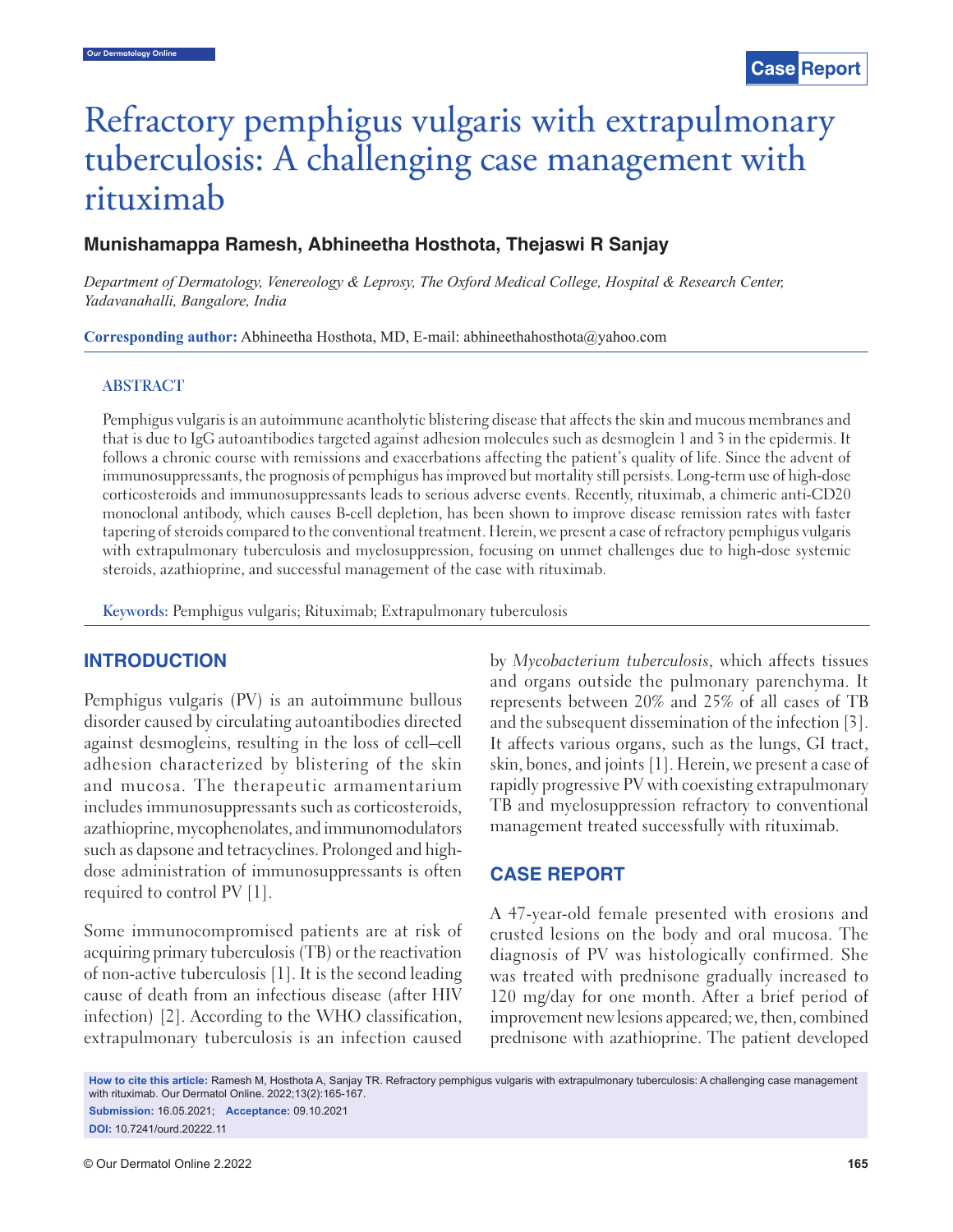a psoas abscess secondary to tuberculosis and was started on extrapulmonary tuberculosis treatment. She also developed steroid-induced idiosyncratic avascular necrosis of the right femur. Hence, steroids were tapered and the dose of azathioprine was increased to 100 mg/day. Again, there was an improvement for a brief period but the disease regressed rapidly, with severe worsening of PV after four weeks (Fig. 1). This time, the patient presented with myelosuppression and a relapse of PV. At this point, we stopped azathioprine and myelosuppression was corrected by three packed cell transfusions at frequent intervals. After the correction of blood counts, 1000 mg of rituximab (RTX) infusion at two-week intervals was initiated, maintaining oral prednisone at 60 mg/day. There was a gradual improvement of the lesions on the trunk in two weeks (Fig. 2). Steroids were gradually tapered and discharged after two months. The patient has been in remission for the last one year after the first cycle of RTX.

#### **DISCUSSION**

Every patient with PV poses a unique challenge in terms of disease control and adverse events. Diabetes, hypertension, infections, myelosuppression, and other associated complications restrict treatment options. The patient's quality of life will be compromised with recurrent or recalcitrant disease [4].

The main objective in the management of PV is rapid control of the progression of the disease, healing the lesions, and minimizing the associated morbidity. Subsequently, the aim is to achieve long-term remission and avoid adverse effects associated with prolonged use of immunosuppressants. The real challenge in our case was that the patient had severe PV with extra pulmonary TB and myelosuppression secondary to steroids and azathioprine (AZA). Due to long-term steroid-induced complications such as hypertension, diabetes, and osteoporosis, AZA was started. However, on adding AZA, the patient developed myelosuppression, which was managed by stopping AZA and packed cells transfusions. Extrapulmonary tuberculosis treatment was started for the psoas abscess. The above complications are expected in long-term use (after more than four months) of the immunosuppressant.

Prolonged and high-dose administration of steroids is often needed to control certain autoimmune diseases. Immunosuppression masks signs and symptoms of tuberculosis leading to a delay in diagnosis but also



**Figure 1:** Extensive erosions with oozing seen on the back before the infusion of rituximab.



**Figure 2:** Epithelization of the erosions seen two weeks after the infusion of rituximab.

predisposes to more severe variants of tuberculosis. Previous studies have concluded that systemic steroid therapy in the long term causes a significant increase in the incidence of tuberculosis [5]. Numerous mechanisms exist: Steroids through their immunosuppressive and anti-inflammatory effects impair antibody formation and cell-mediated immunity. These effects are most evident if steroid doses exceed 0.03 mg/kg/day of prednisolone or an equivalent. At doses higher than 1 mg/kg/day, a marked increase in susceptibility to a wide variety of infections is experienced after several weeks. Continuous therapy produces longer and more profound immunosuppressive effects when compared with intermittent steroid therapy [5]. In a study conducted on patients with dermatomyositis, taking steroids and azathioprine increased the risk of developing TB [6].

AZA is a cytotoxic drug used in autoimmune diseases, which antagonizes purine metabolism and inhibits the